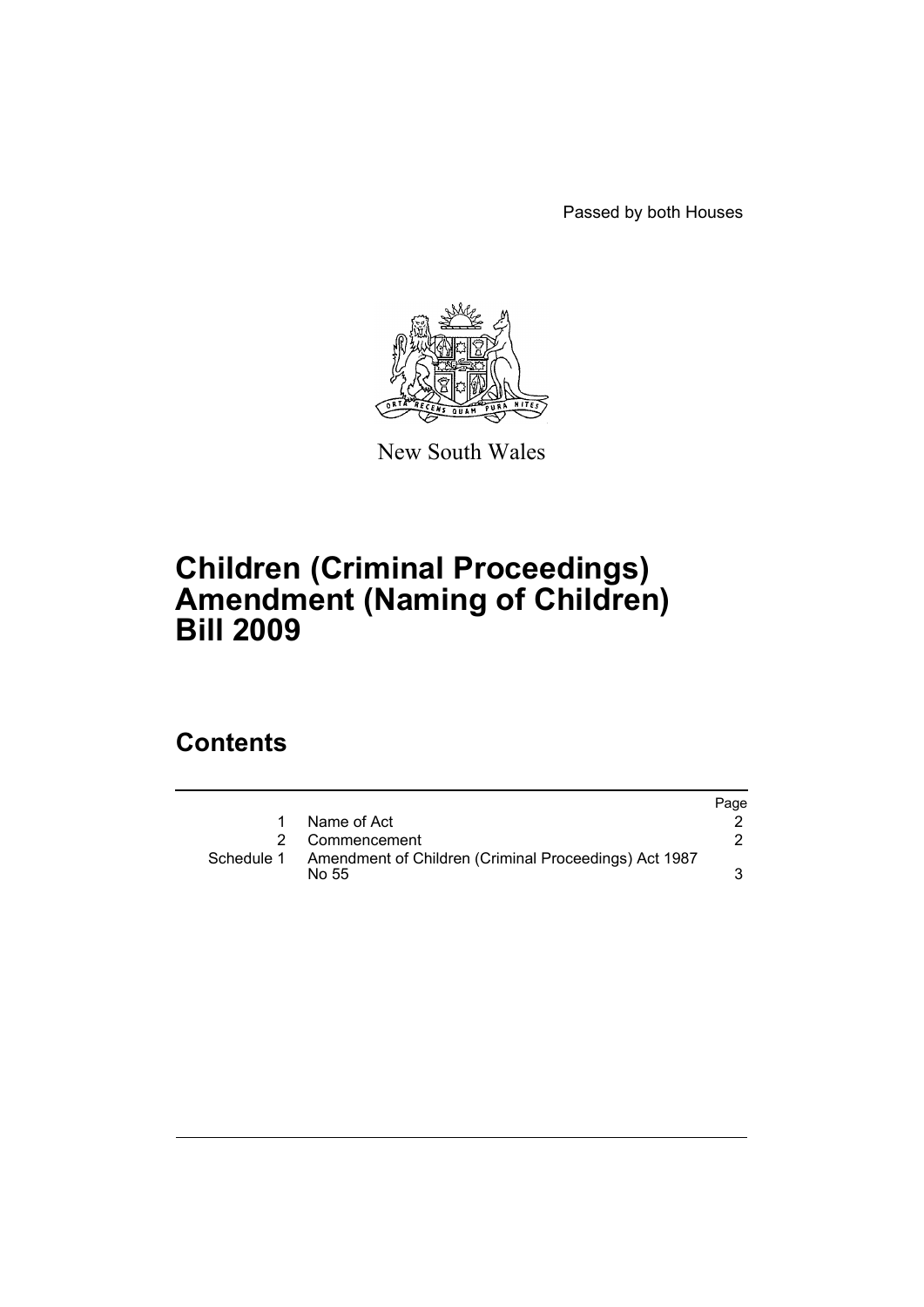*I certify that this PUBLIC BILL, which originated in the LEGISLATIVE COUNCIL, has finally passed the LEGISLATIVE COUNCIL and the LEGISLATIVE ASSEMBLY of NEW SOUTH WALES.*

*Legislative Council 2009* *Clerk of the Parliaments*



New South Wales

# **Children (Criminal Proceedings) Amendment (Naming of Children) Bill 2009**

Act No , 2009

An Act to amend the *Children (Criminal Proceedings) Act 1987* to make further provision for the naming of persons in connection with criminal proceedings involving children.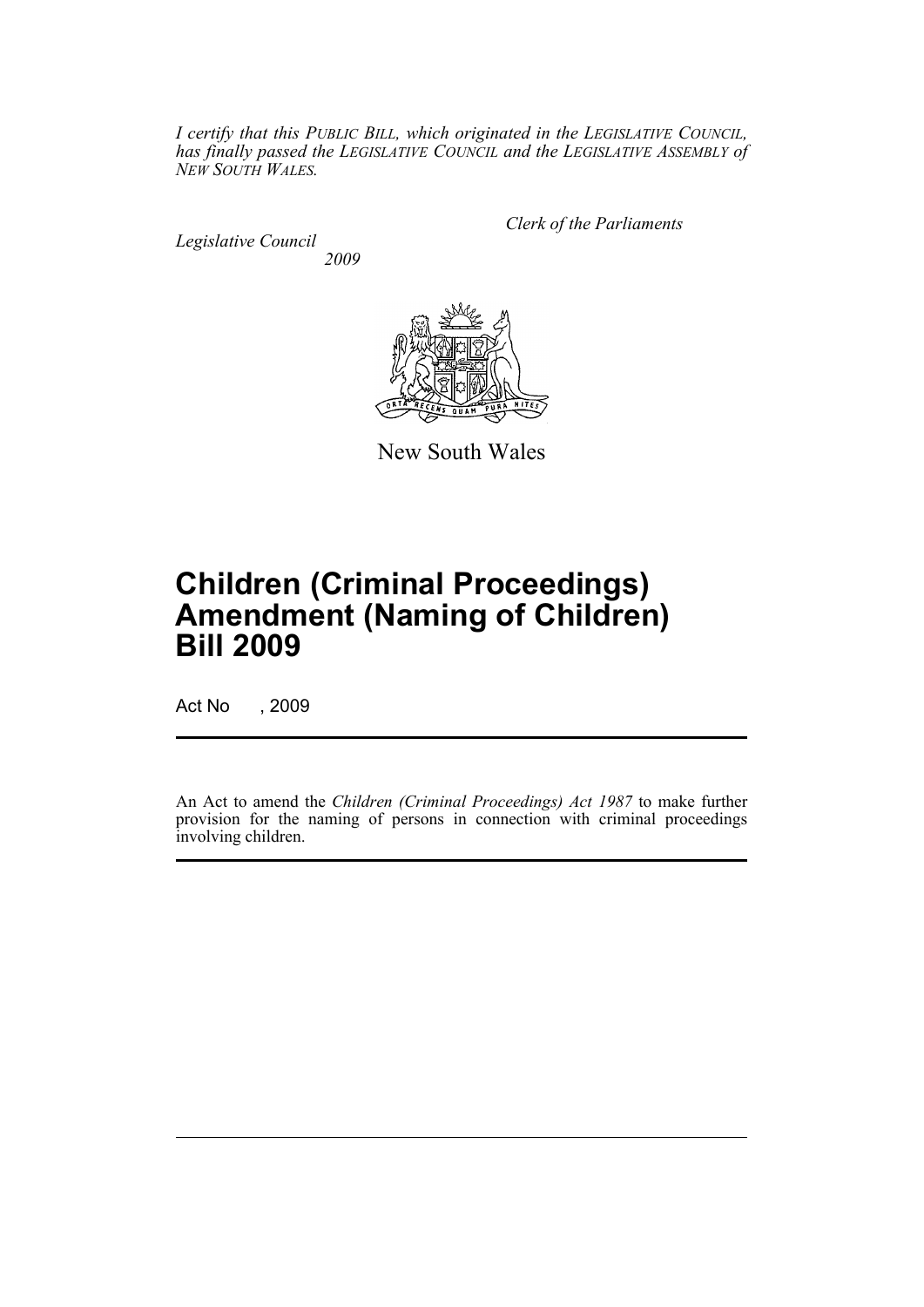#### <span id="page-2-0"></span>**The Legislature of New South Wales enacts:**

#### **1 Name of Act**

This Act is the *Children (Criminal Proceedings) Amendment (Naming of Children) Act 2009*.

#### <span id="page-2-1"></span>**2 Commencement**

This Act commences on a day to be appointed by proclamation.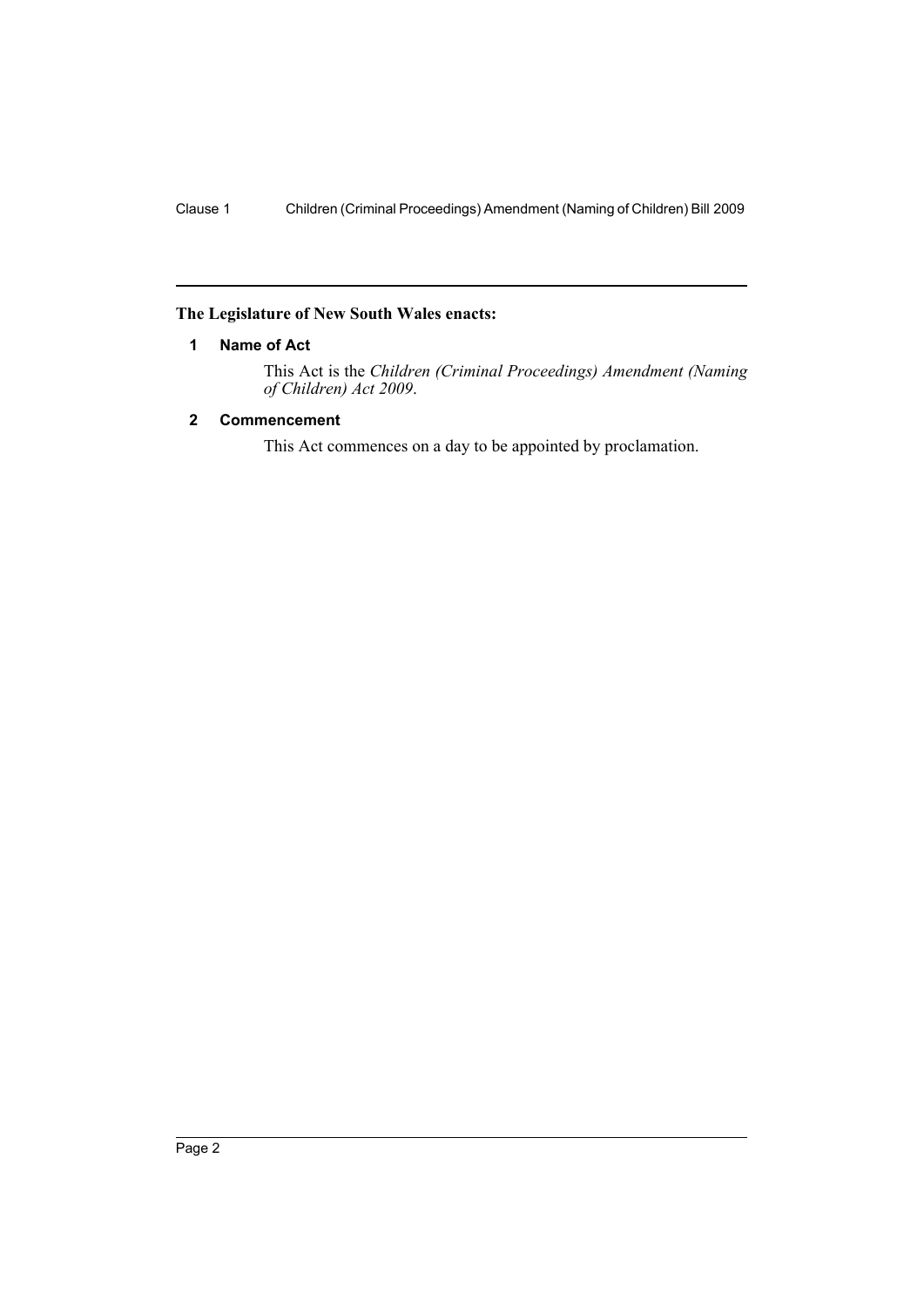Amendment of Children (Criminal Proceedings) Act 1987 No 55 Schedule 1

### <span id="page-3-0"></span>**Schedule 1 Amendment of Children (Criminal Proceedings) Act 1987 No 55**

#### **[1] Section 11 Publication and broadcasting of names**

Omit the section.

#### **[2] Section 12A**

Omit the section. Insert instead:

#### **12A Bail applications**

The provisions of section 10 and Division 3A apply to a child who appears or is brought before a court in relation to a bail application in the same way as those provisions apply to a child appearing or brought before a court in any criminal proceeding.

#### **[3] Part 2, Division 3A**

Insert after Division 3 of Part 2:

#### **Division 3A Publication and broadcasting of names**

#### **15A Publishing and broadcasting of names prohibited**

- (1) The name of a person must not be published or broadcast in a way that connects the person with criminal proceedings if:
	- (a) the proceedings relate to the person and the person was a child when the offence to which the proceedings relate was committed, or
	- (b) the person appears as a witness in the proceedings and was a child when the offence to which the proceedings relate was committed (whether or not the person was a child when appearing as a witness), or
	- (c) the person is mentioned in the proceedings in relation to something that occurred when the person was a child, or
	- (d) the person is otherwise involved in the proceedings and was a child when so involved, or
	- (e) the person is a brother or sister of a victim of the offence to which the proceedings relate, and that person and the victim were both children when the offence was committed.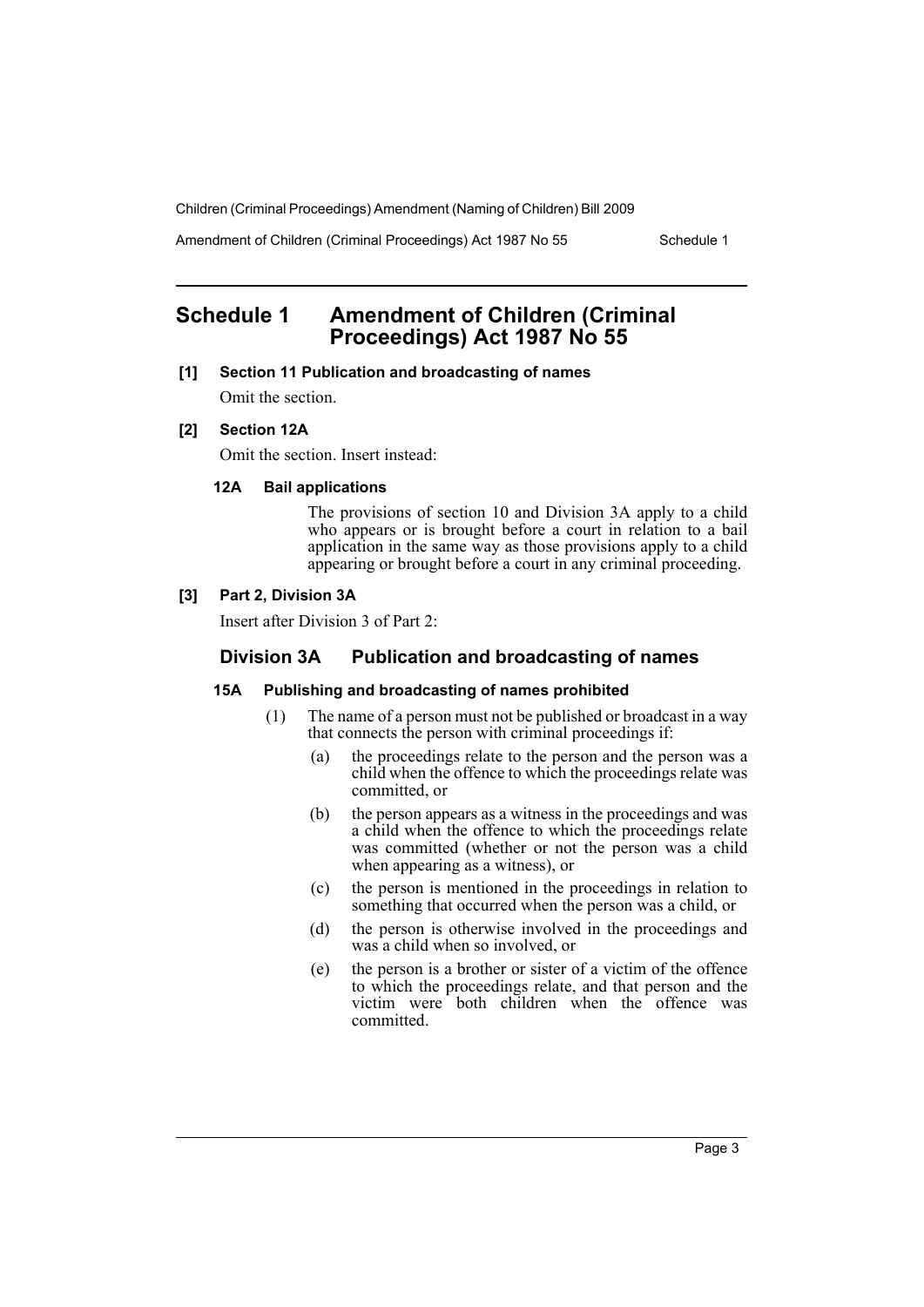Schedule 1 Amendment of Children (Criminal Proceedings) Act 1987 No 55

- (2) This section applies only to the publication or broadcast of a person's name to the public, or a section of the public, by publication in a newspaper or periodical publication, by radio or television broadcast or other electronic broadcast, by the Internet, or by any other means of dissemination.
- (3) The publication of information to an Internet website that provides the opportunity for, or facilitates or enables, dissemination of information to the public or a section of the public (whether or not the particular publication results in the dissemination of information to the public or a section of the public) constitutes the publication of information to the public or a section of the public for the purposes of this section.
- (4) This section applies to the publication or broadcast of the name of a person:
	- (a) whether the publication or broadcast occurs before or after the proceedings concerned are disposed of, and
	- (b) even if the person is no longer a child, or is deceased, at the time of the publication or broadcast.
- (5) A reference in this Division to the name of a person includes a reference to any information, picture or other material that identifies the person or is likely to lead to the identification of the person.
- (6) A reference in this Division to a person who appears as a witness before a court in any criminal proceedings includes a reference to a child who gives evidence in the form of a recording in proceedings in accordance with Division 3 of Part 6 of Chapter 6 of the *Criminal Procedure Act 1986*.
- (7) A person who publishes or broadcasts the name of any person the publication or broadcasting of which is prohibited by this section is guilty of an offence.

Maximum penalty: 500 penalty units (in the case of a corporation) or 50 penalty units or imprisonment for 12 months, or both (in any other case).

#### **15B Exception for official report of proceedings**

This Division does not prohibit the publication or broadcasting of an official report of the proceedings of a court that includes the name of any person the publication or broadcasting of which would otherwise be prohibited by this Division.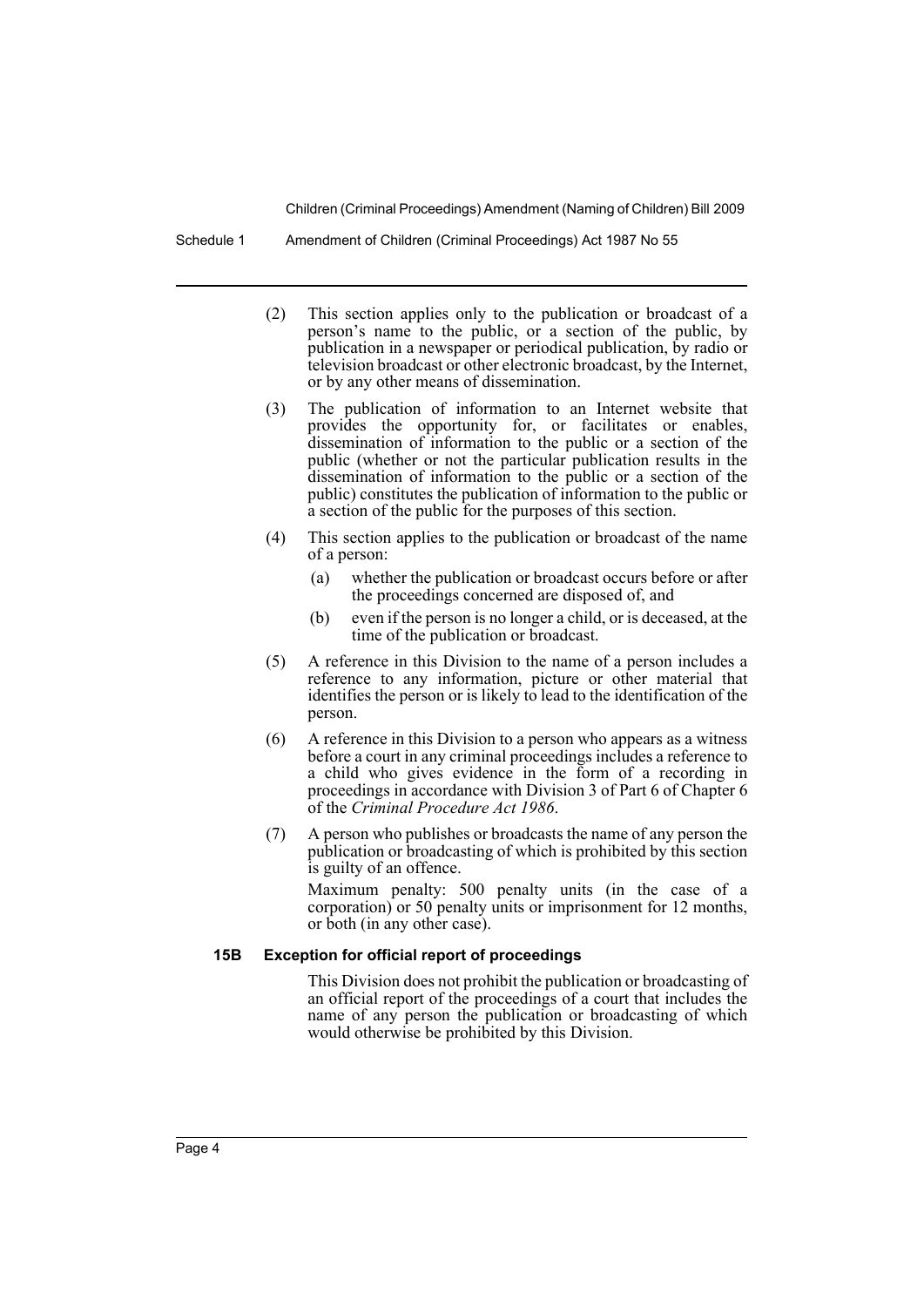Amendment of Children (Criminal Proceedings) Act 1987 No 55 Schedule 1

#### **15C Exception for person convicted of serious children's indictable offence**

- (1) This Division does not prohibit the publication or broadcasting of the name of a person who has been convicted of a serious children's indictable offence if the publication or broadcasting is authorised by a court under this section.
- (2) A court that sentences a person on conviction for a serious children's indictable offence may, by order made at the time of sentencing, authorise the publication or broadcasting of the name of the person (whether or not the person consents or concurs).
- (3) In determining whether to make such an order, a court is to have regard to the following matters:
	- (a) the level of seriousness of the offence concerned,
	- (b) the effect of the offence on any victim of the offence and (in the case of an offence that resulted in the death of the victim) the effect of the offence on the victim's family,
	- (c) the weight to be given to general deterrence,
	- (d) the subjective features of the offender,
	- (e) the offender's prospects of rehabilitation,
	- (f) such other matters as the court considers relevant having regard to the interests of justice.
- (4) A court that makes an order under this section must indicate to the person, and make a record of, its reasons for doing so.

#### **15D Exception for publication or broadcasting with consent**

- (1) This Division does not prohibit the publication or broadcasting of the name of a person:
	- (a) in the case of a person who is under the age of 16 years at the time of publication or broadcasting—with the consent of the court concerned, or
	- (b) in the case of a person who is of or above the age of 16 years at the time of publication or broadcasting—with the consent of the person.
- (2) A court is not to give consent under this section except with the concurrence of the child or (if the child is incapable of giving concurrence) unless the court is of the opinion that it is in the public interest that consent be given.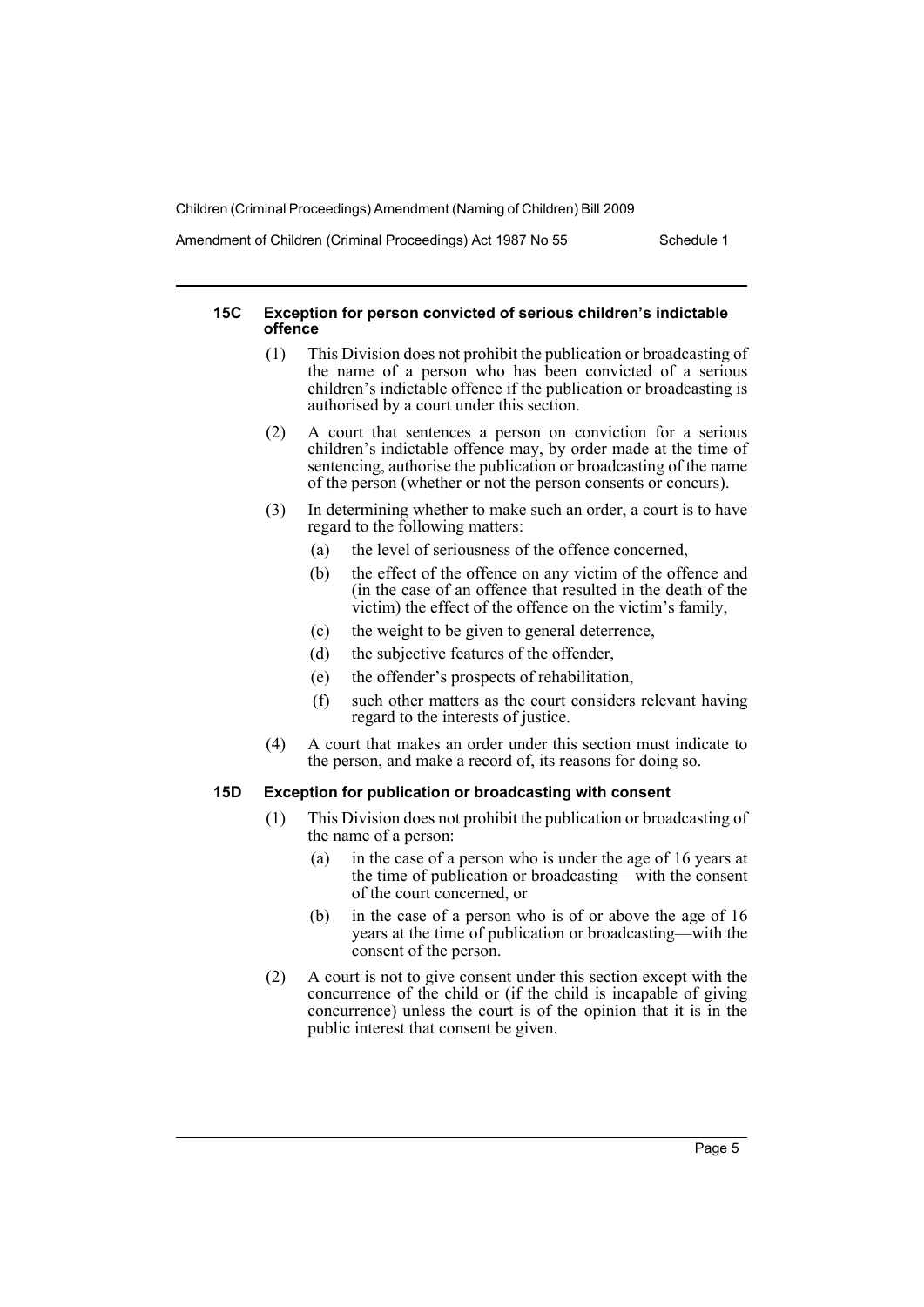Schedule 1 Amendment of Children (Criminal Proceedings) Act 1987 No 55

(3) A child who is of or above the age of 16 years cannot give consent for the purposes of this section unless the consent is given in the presence of an Australian legal practitioner of the child's own choosing.

#### **15E Exception where child deceased**

- (1) This Division does not prohibit the publication or broadcasting of the name of a deceased child with the consent of a senior available next of kin of the child.
- (2) A person must not, as a senior available next of kin, give consent to the publication or broadcasting of the name of a deceased child unless it appears to the person, after making such inquiries as are reasonable in the circumstances, that no other senior available next of kin objects to the publication or broadcasting of the name.
- (3) In addition, in considering whether to give consent to the publication or broadcasting of the name of a deceased child when the publication or broadcasting of the name of a brother or sister of the deceased child is prohibited under section 15A (1) (e), a senior available next of kin must:
	- (a) make such inquiries as are reasonable in the circumstances to obtain the views of that brother or sister regarding the publication or broadcasting of the name of the deceased child, and
	- (b) take into account the impact of such a publication or broadcasting on that brother or sister.
- (4) A senior available next of kin who is charged with, or is convicted of, an offence to which the criminal proceedings concerned relate cannot give consent, or object, to the publication or broadcasting of the name of a deceased child as referred to in this section.
- (5) If there is no senior available next of kin who can give consent to the publication or broadcasting of a deceased child's name (whether or not as a result of subsection (4)), the court concerned can give that consent if satisfied that the public interest so requires.
- (6) In this section, *senior available next of kin* of a deceased child means:
	- (a) a parent of the child, or